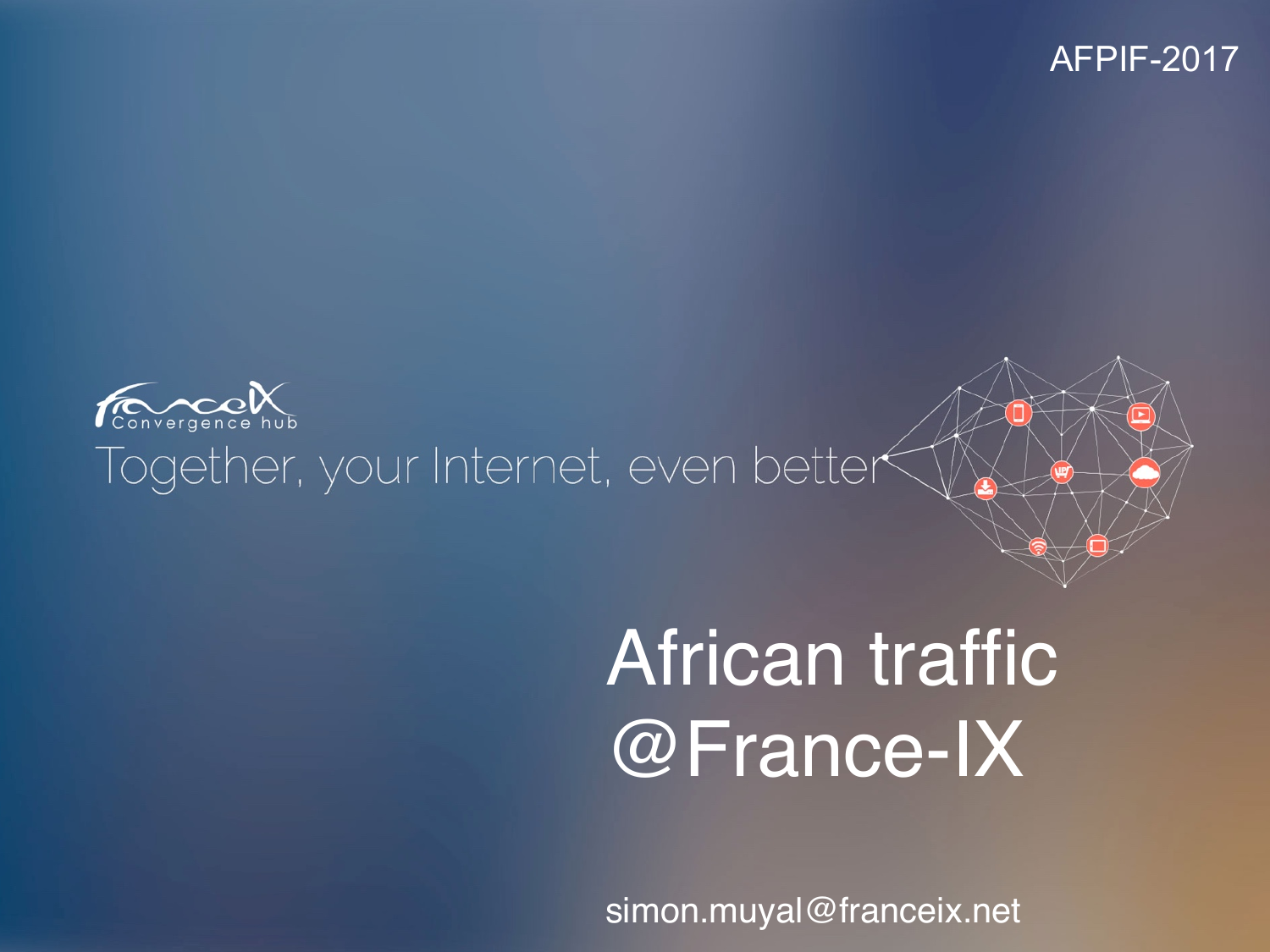#### African traffic @France-IX

- France-IX Paris and Marseille
- **FIMILE:** France-IX and African operators
- Traffic distribution for African ISPs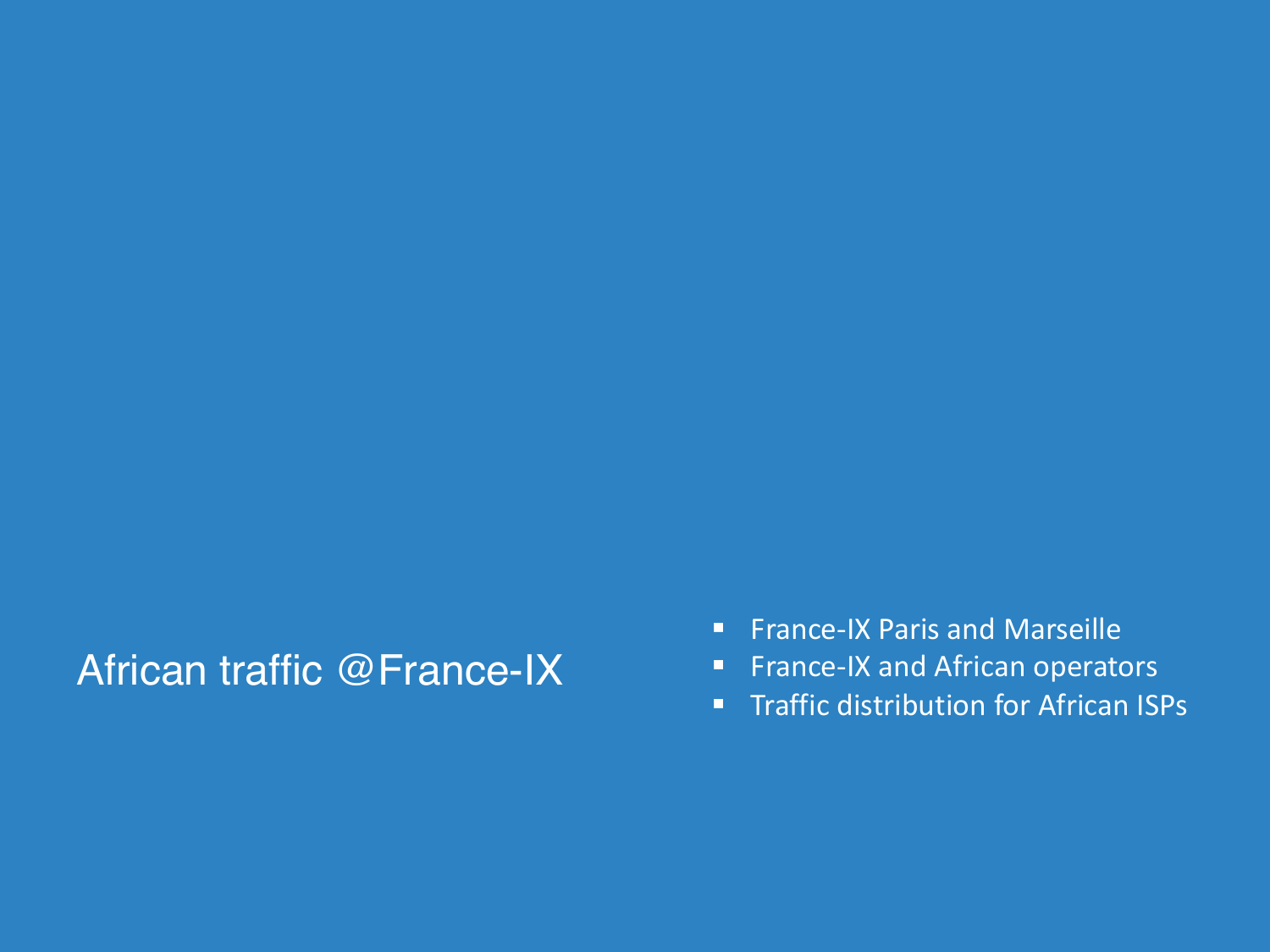## **France-IX: Mission Statement**

# **Core Values Mission**

#### **Community**

Member-based organization, founded with the support of the French Internet Community

#### **Neutrality**

Carrier-neutral, datacenter neutral, cloud-neutral

#### **Sustainability**

Ability to sustain its operational expenses in the long run without threatening the company solvency

#### **Improvement**

Constant lookout for increased performance, optimal connectivity, and market-based prices

France-IX interconnects several hundreds of telecommunications carriers, ISPs, content providers, content delivery networks and all other Internet networks worldwide with significant traffic in the Internet French market.

# **Vision**

This enhances the affordability and latency of the Internet traffic exchanged between its members and thus improves the overall quality of the Internet in France.





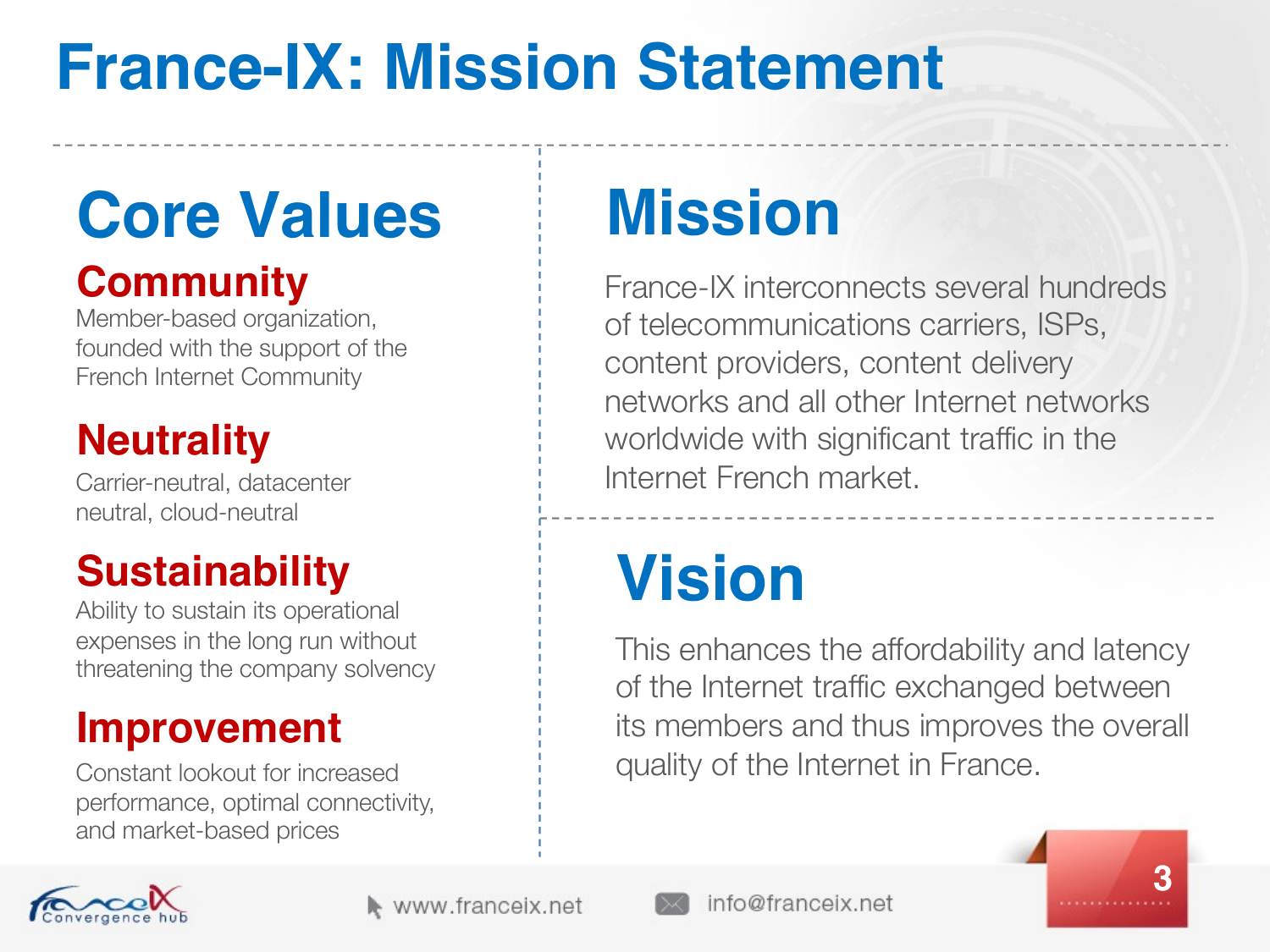

#### **Paris Marseille**







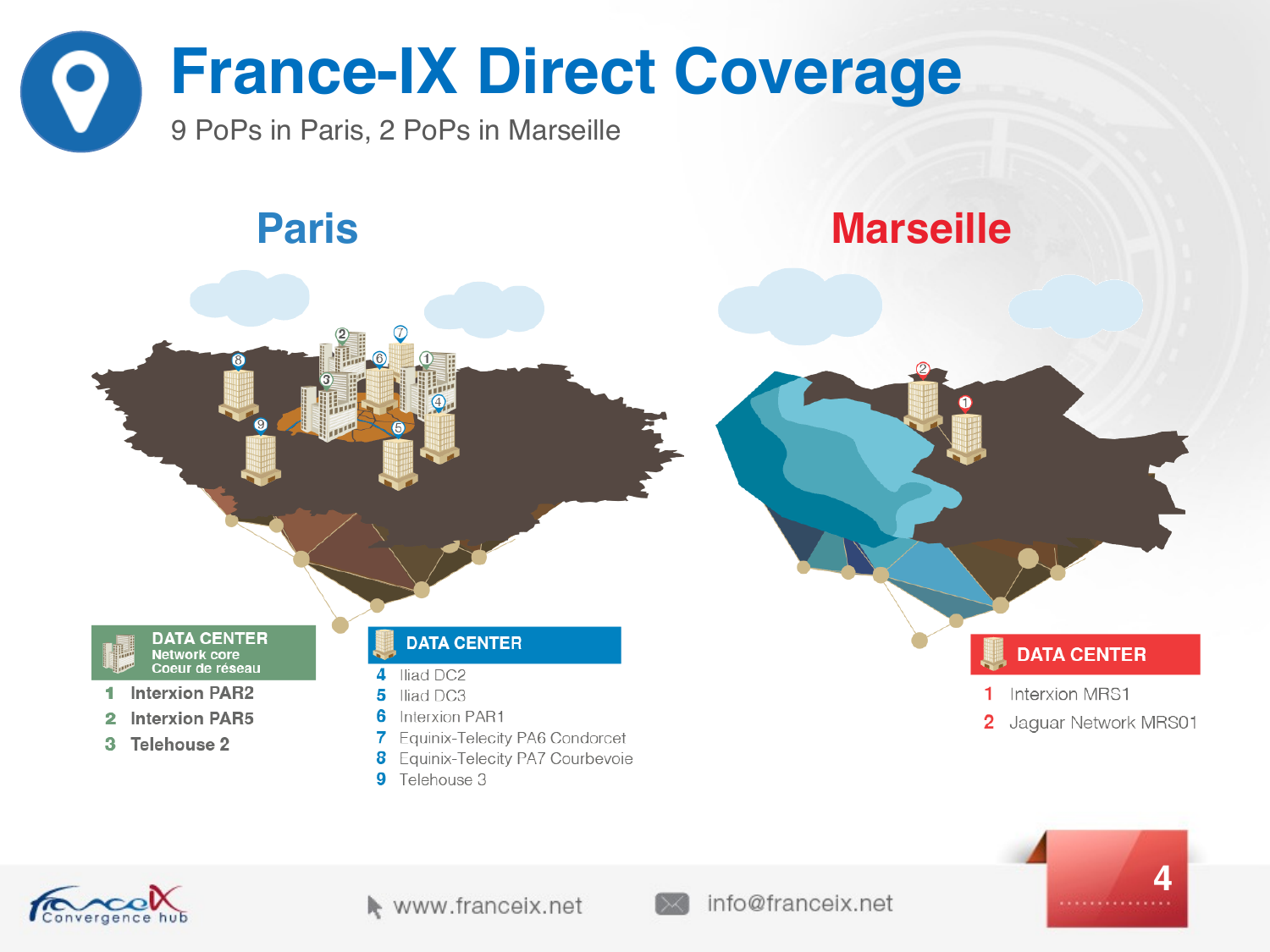## **France-IX: Membership Key Facts**



#### +350 Connected Networks

Full list, updated in real time, available online at www.franceix.net



60% French-based and 40% International Members Access to French and International Internet Professionals





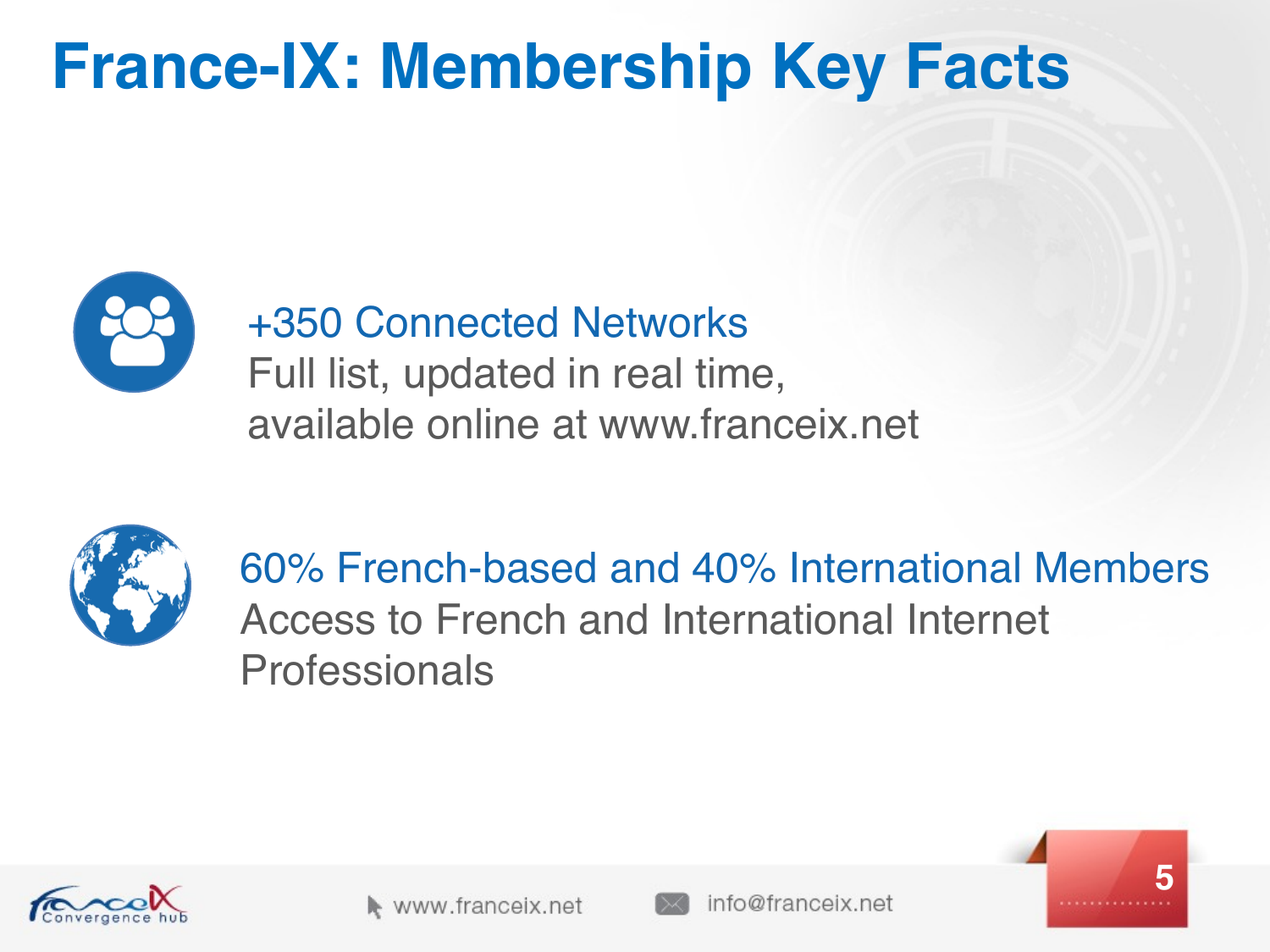## **France-IX and African operators (1/3)**

**Total of 11 African operators connected to France-IX in Paris and/or Marseille**



### **6 in Marseille 7 in Paris**

Seacom **WIOCC** Oranlink/Islalink Mauritius Telecom Angola Cables Djibouti Telecom



Seacom Djibouti Telecom CMC (pending) Ooredoo Tunisia AFR-IX **Telma** Gulfsat Madagascar





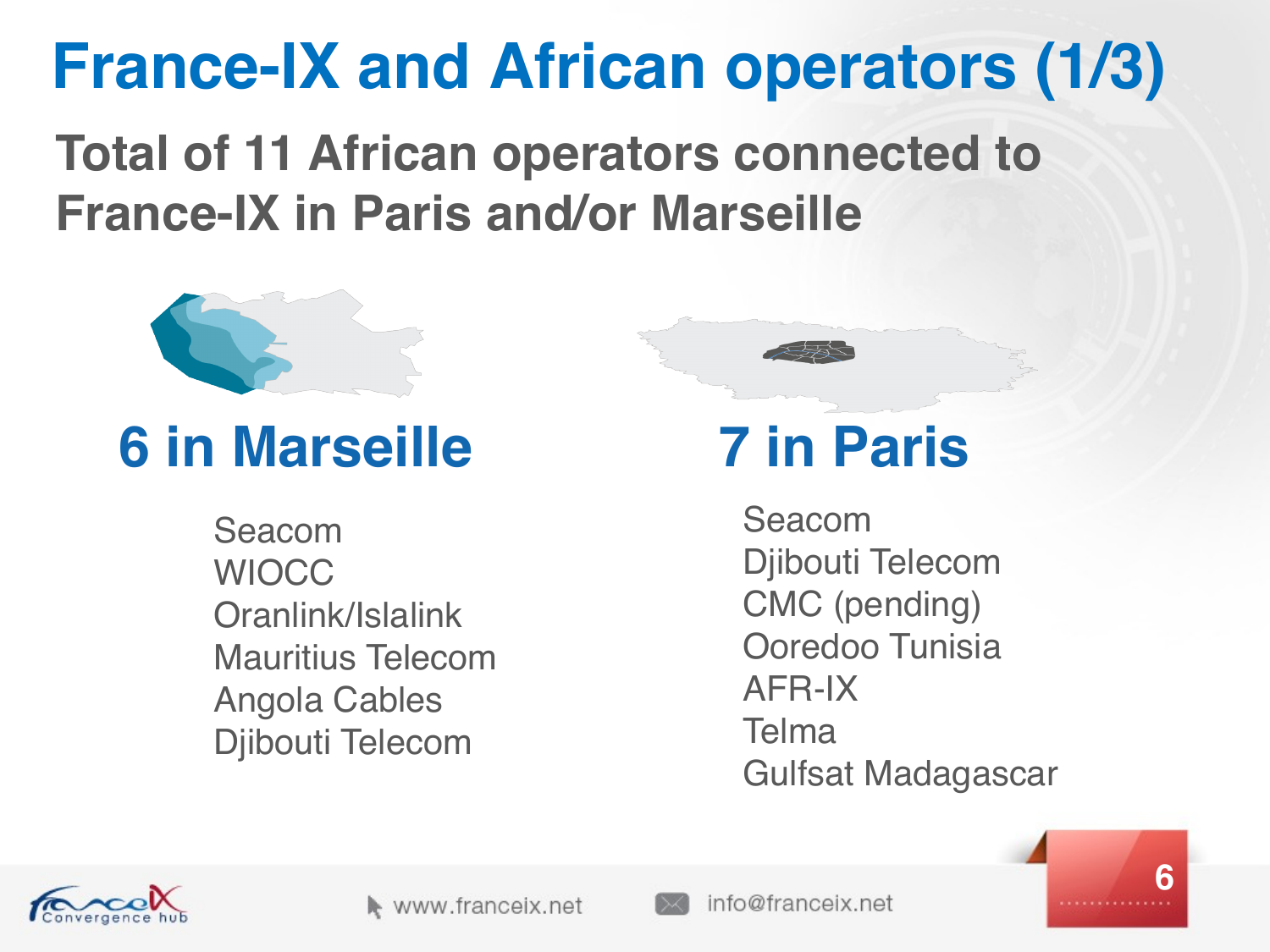## **France-IX and African operators (2/3)**

**4 Remote Peering Partners with presence in Africa**







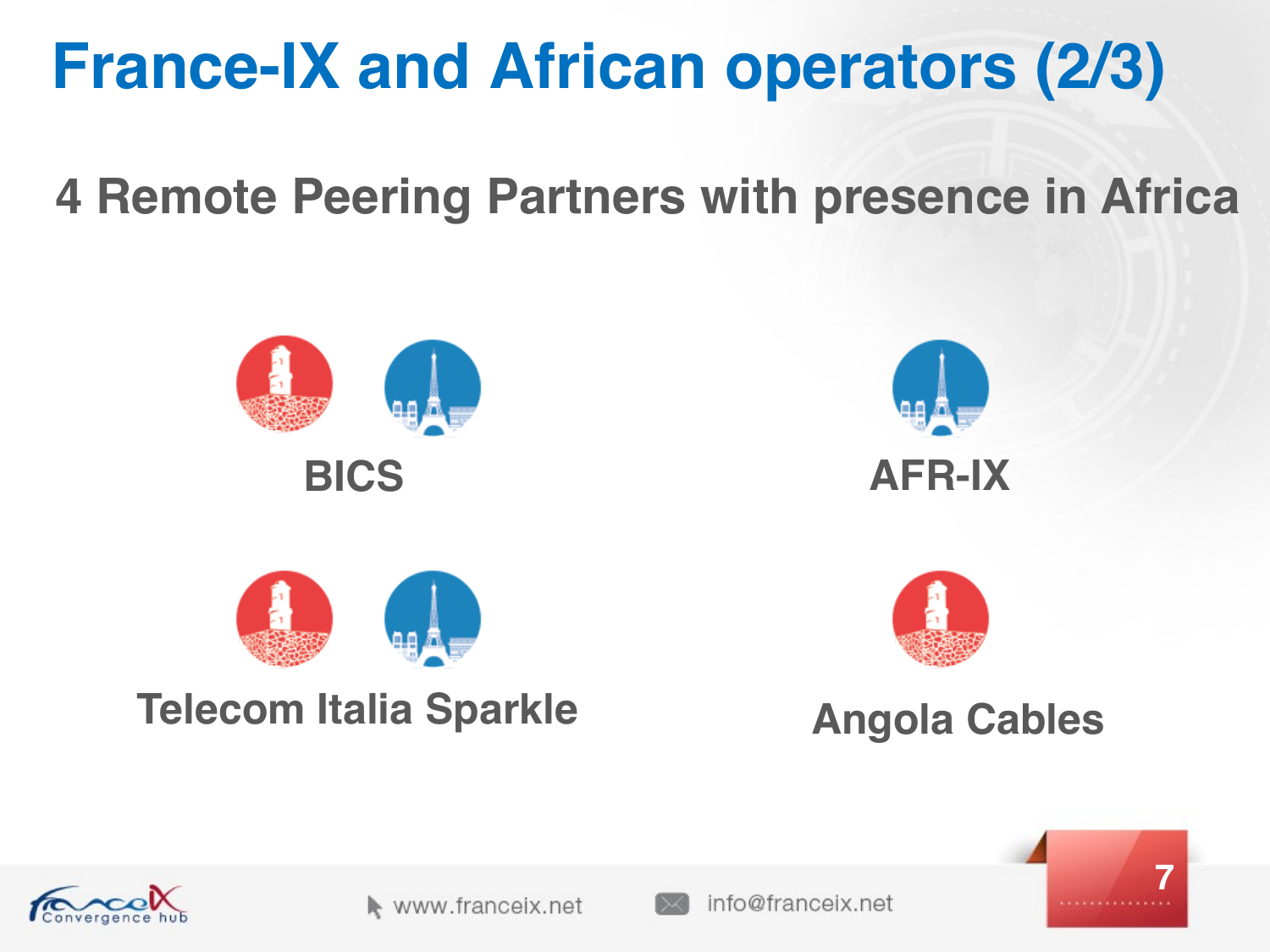### **France-IX and African operators (3/3)**



#### **Marseille** is naturally the preferred location to exchange traffic for these African operators when possible





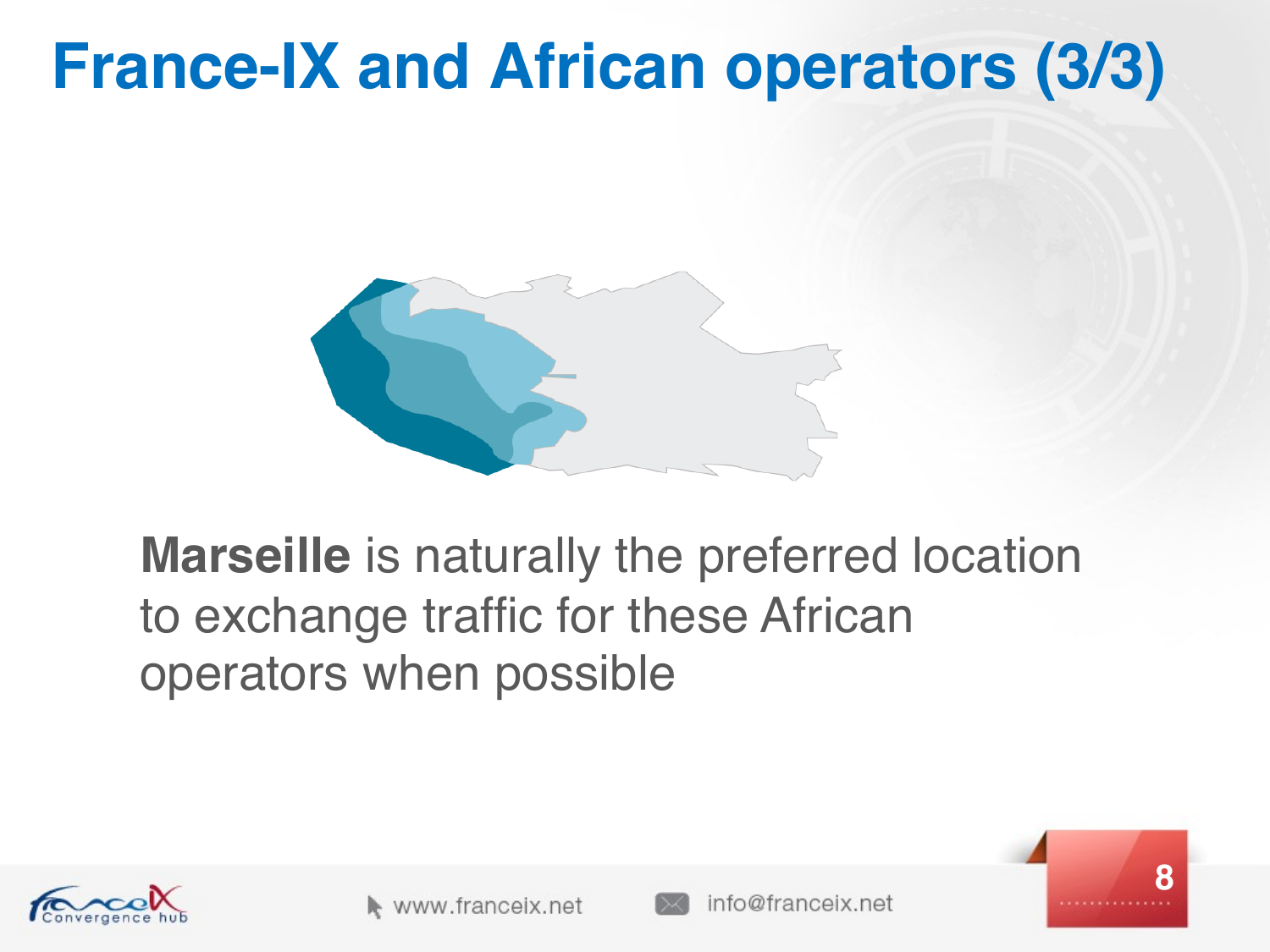### **France-IX Marseille Timeline**

**2012** : Chicken and Egg problem Who's the first to come: CDNs or MEA ISPs?

**2012-2014** : Convincing major content providers

**2016** : Several African ISPs connected Connecting first **100 Gbps** port

**2017** : **40** networks connected





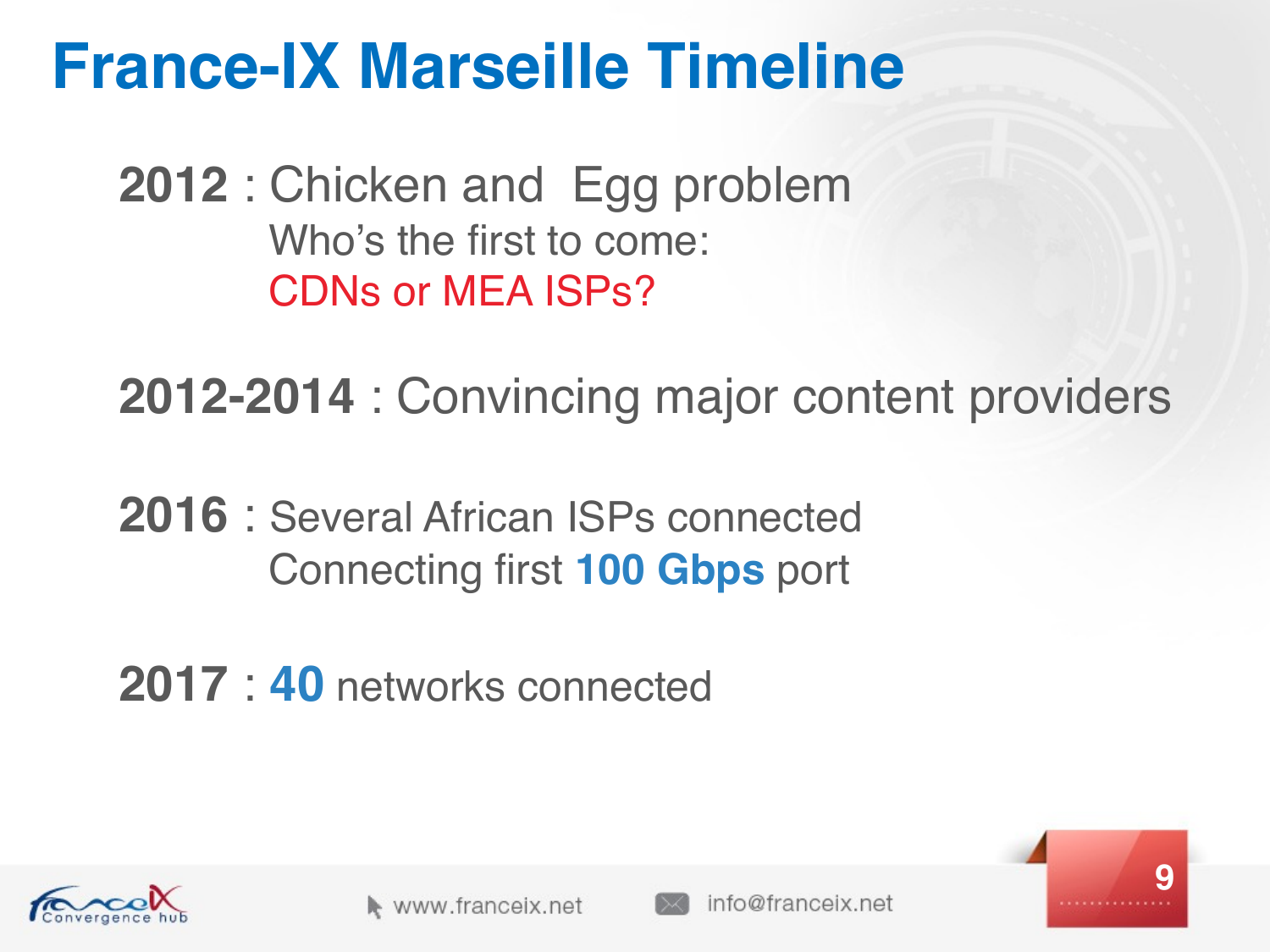## **France-IX Marseille: distribution of the networks**

40 networks connected



Small French ISPs and Local players: **25%** CDNs: **20% African ISPs: 15%** Major/medium French operators: **15%** Asia/Middle East: **10%**





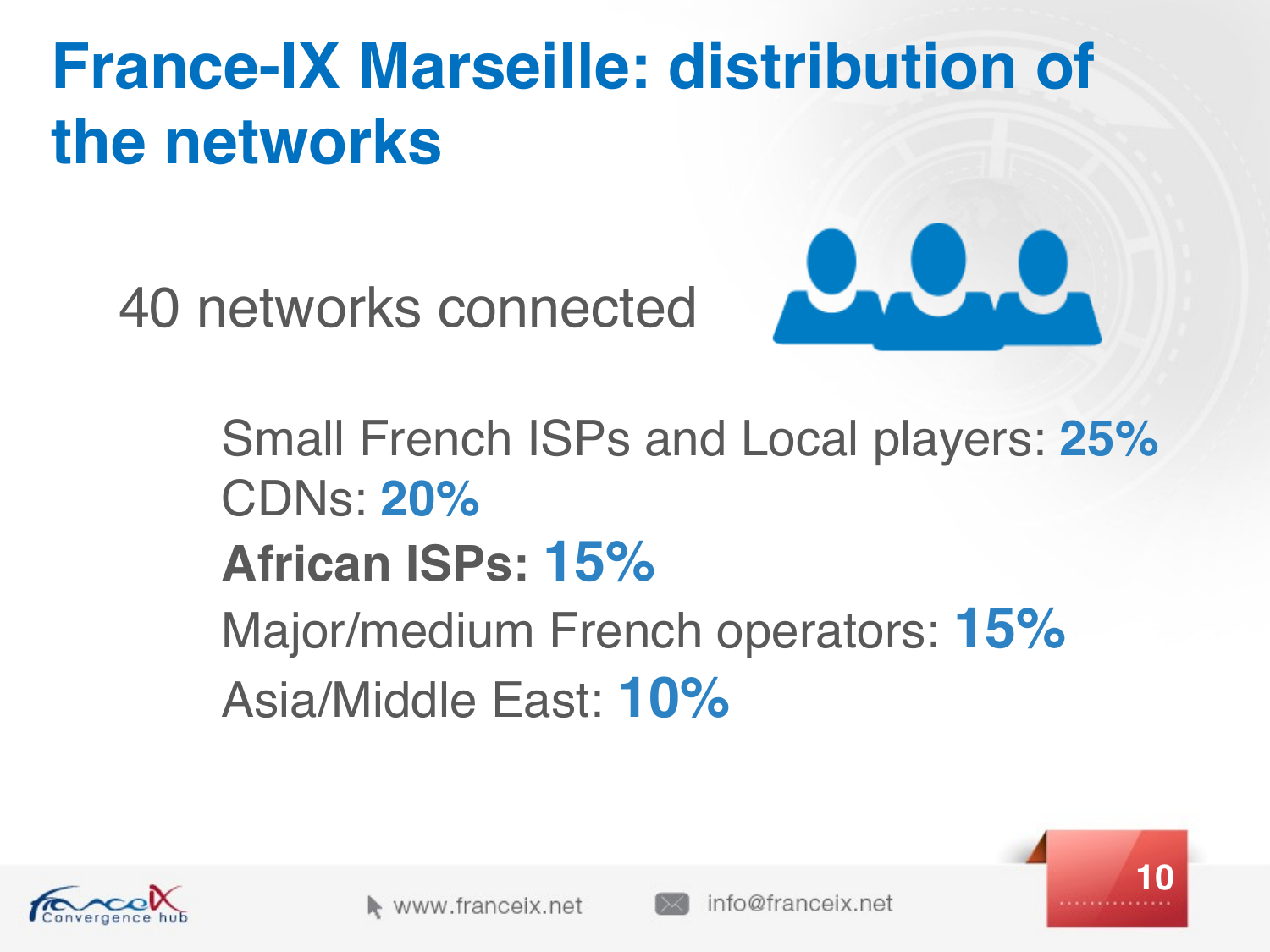## **France-IX Marseille: traffic exchanged by African operators**

Traffic from African operators represents **30%** of traffic exchanged in **France-IX Marseille** 

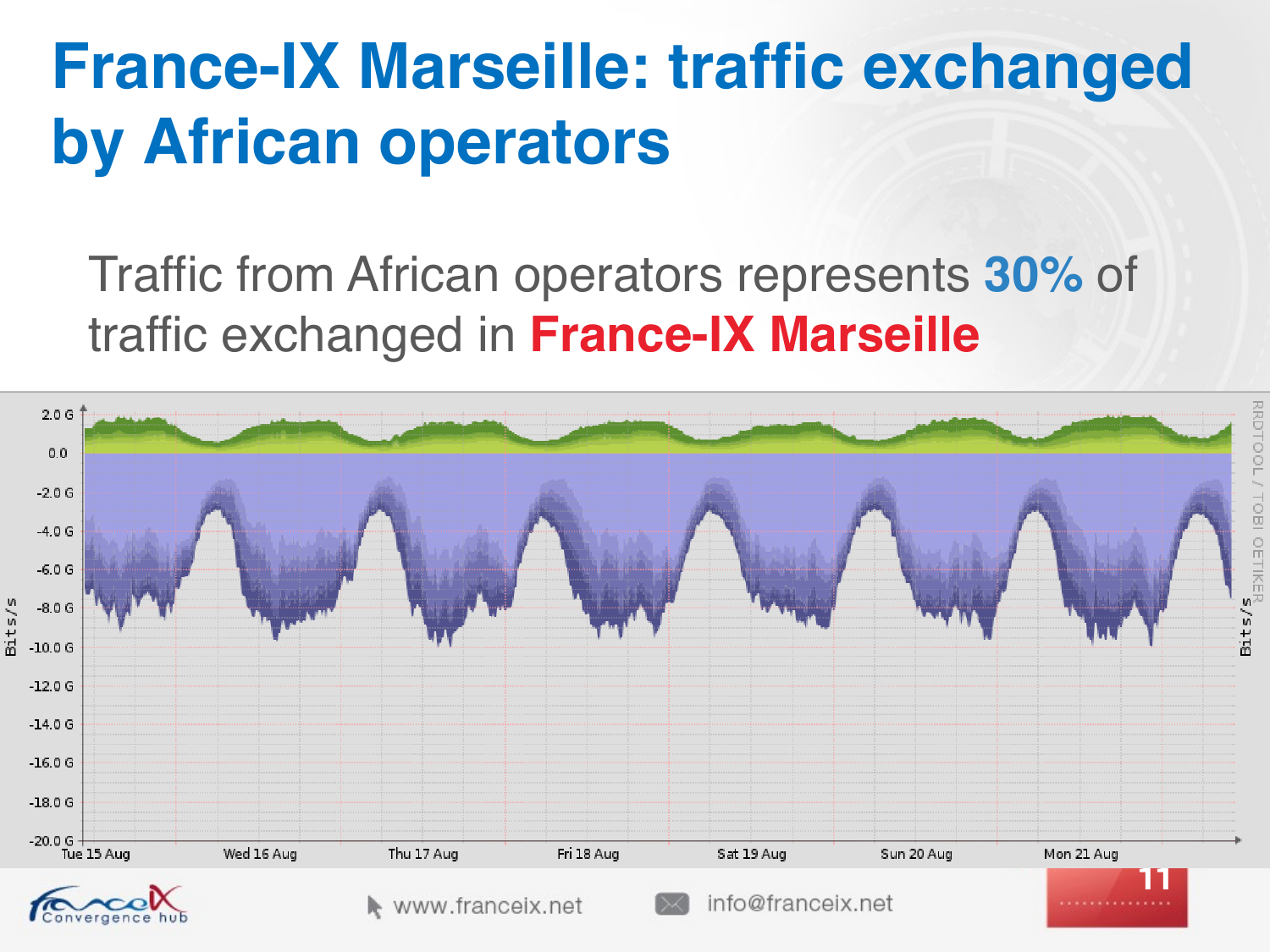## **France-IX Marseille: African operators traffic distribution**

- Hopefully, no traffic exchanged between African carriers > less than **2%**
- **Traffic is mainly done with content providers > between 80 and 85%**
- Traffic with major and medium French operators > between 5 and **10%**
- Few traffic done with Asian/Middle East carriers > around **5%**